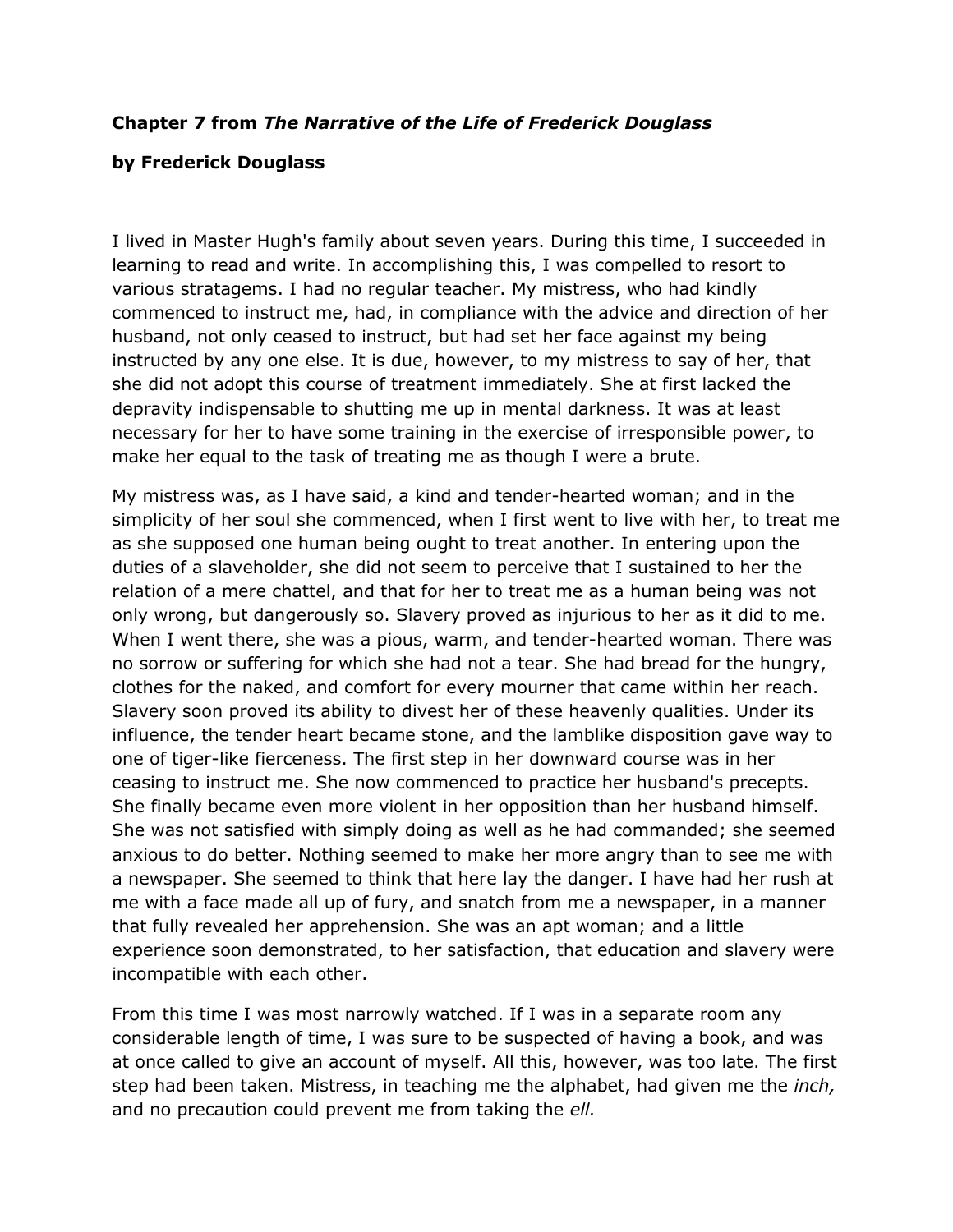The plan which I adopted, and the one by which I was most successful, was that of making friends of all the little white boys whom I met in the street. As many of these as I could, I converted into teachers. With their kindly aid, obtained at different times and in different places, I finally succeeded in learning to read. When I was sent of errands, I always took my book with me, and by going one part of my errand quickly, I found time to get a lesson before my return. I used also to carry bread with me, enough of which was always in the house, and to which I was always welcome; for I was much better off in this regard than many of the poor white children in our neighborhood. This bread I used to bestow upon the hungry little urchins, who, in return, would give me that more valuable bread of knowledge. I am strongly tempted to give the names of two or three of those little boys, as a testimonial of the gratitude and affection I bear them; but prudence forbids;—not that it would injure me, but it might embarrass them; for it is almost an unpardonable offence to teach slaves to read in this Christian country. It is enough to say of the dear little fellows, that they lived on Philpot Street, very near Durgin and Bailey's ship-yard. I used to talk this matter of slavery over with them. I would sometimes say to them, I wished I could be as free as they would be when they got to be men. "You will be free as soon as you are twenty-one, *but I am a slave for life!* Have not I as good a right to be free as you have?" These words used to trouble them; they would express for me the liveliest sympathy, and console me with the hope that something would occur by which I might be free.

I was now about twelve years old, and the thought of being *a slave for life* began to bear heavily upon my heart. Just about this time, I got hold of a book entitled "The Columbian Orator." Every opportunity I got, I used to read this book. Among much of other interesting matter, I found in it a dialogue between a master and his slave. The slave was represented as having run away from his master three times. The dialogue represented the conversation which took place between them, when the slave was retaken the third time. In this dialogue, the whole argument in behalf of slavery was brought forward by the master, all of which was disposed of by the slave. The slave was made to say some very smart as well as impressive things in reply to his master—things which had the desired though unexpected effect; for the conversation resulted in the voluntary emancipation of the slave on the part of the master.

In the same book, I met with one of Sheridan's mighty speeches on and in behalf of Catholic emancipation. These were choice documents to me. I read them over and over again with unabated interest. They gave tongue to interesting thoughts of my own soul, which had frequently flashed through my mind, and died away for want of utterance. The moral which I gained from the dialogue was the power of truth over the conscience of even a slaveholder. What I got from Sheridan was a bold denunciation of slavery, and a powerful vindication of human rights. The reading of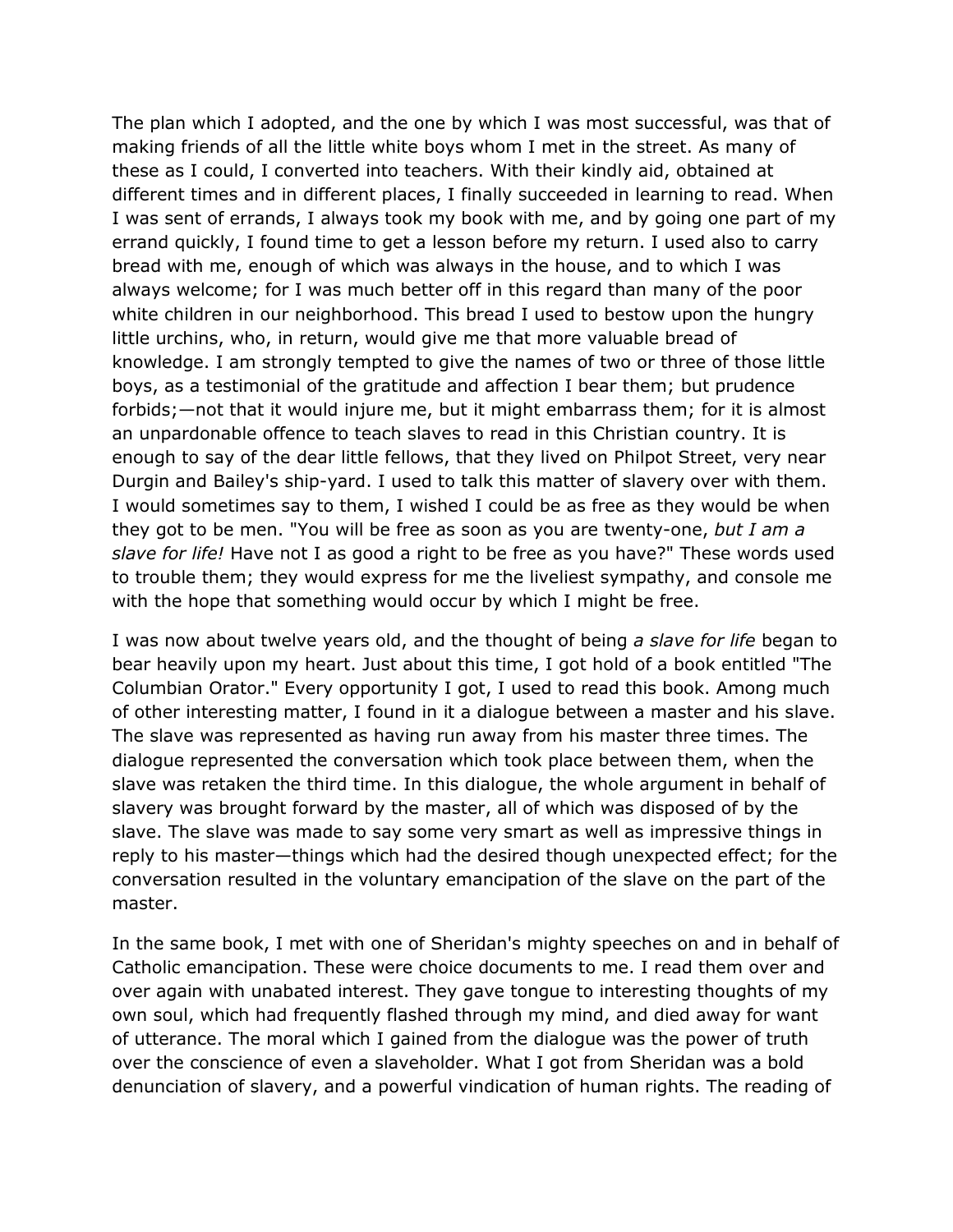these documents enabled me to utter my thoughts, and to meet the arguments brought forward to sustain slavery; but while they relieved me of one difficulty, they brought on another even more painful than the one of which I was relieved. The more I read, the more I was led to abhor and detest my enslavers. I could regard them in no other light than a band of successful robbers, who had left their homes, and gone to Africa, and stolen us from our homes, and in a strange land reduced us to slavery. I loathed them as being the meanest as well as the most wicked of men. As I read and contemplated the subject, behold! that very discontentment which Master Hugh had predicted would follow my learning to read had already come, to torment and sting my soul to unutterable anguish. As I writhed under it, I would at times feel that learning to read had been a curse rather than a blessing. It had given me a view of my wretched condition, without the remedy. It opened my eyes to the horrible pit, but to no ladder upon which to get out. In moments of agony, I envied my fellow-slaves for their stupidity. I have often wished myself a beast. I preferred the condition of the meanest reptile to my own. Any thing, no matter what, to get rid of thinking! It was this everlasting thinking of my condition that tormented me. There was no getting rid of it. It was pressed upon me by every object within sight or hearing, animate or inanimate. The silver trump of freedom had roused my soul to eternal wakefulness. Freedom now appeared, to disappear no more forever. It was heard in every sound, and seen in every thing. It was ever present to torment me with a sense of my wretched condition. I saw nothing without seeing it, I heard nothing without hearing it, and felt nothing without feeling it. It looked from every star, it smiled in every calm, breathed in every wind, and moved in every storm.

I often found myself regretting my own existence, and wishing myself dead; and but for the hope of being free, I have no doubt but that I should have killed myself, or done something for which I should have been killed. While in this state of mind, I was eager to hear any one speak of slavery. I was a ready listener. Every little while, I could hear something about the abolitionists. It was some time before I found what the word meant. It was always used in such connections as to make it an interesting word to me. If a slave ran away and succeeded in getting clear, or if a slave killed his master, set fire to a barn, or did any thing very wrong in the mind of a slaveholder, it was spoken of as the fruit of *abolition.* Hearing the word in this connection very often, I set about learning what it meant. The dictionary afforded me little or no help. I found it was "the act of abolishing;" but then I did not know what was to be abolished. Here I was perplexed. I did not dare to ask any one about its meaning, for I was satisfied that it was something they wanted me to know very little about. After a patient waiting, I got one of our city papers, containing an account of the number of petitions from the north, praying for the abolition of slavery in the District of Columbia, and of the slave trade between the States. From this time I understood the words *abolition* and *abolitionist,* and always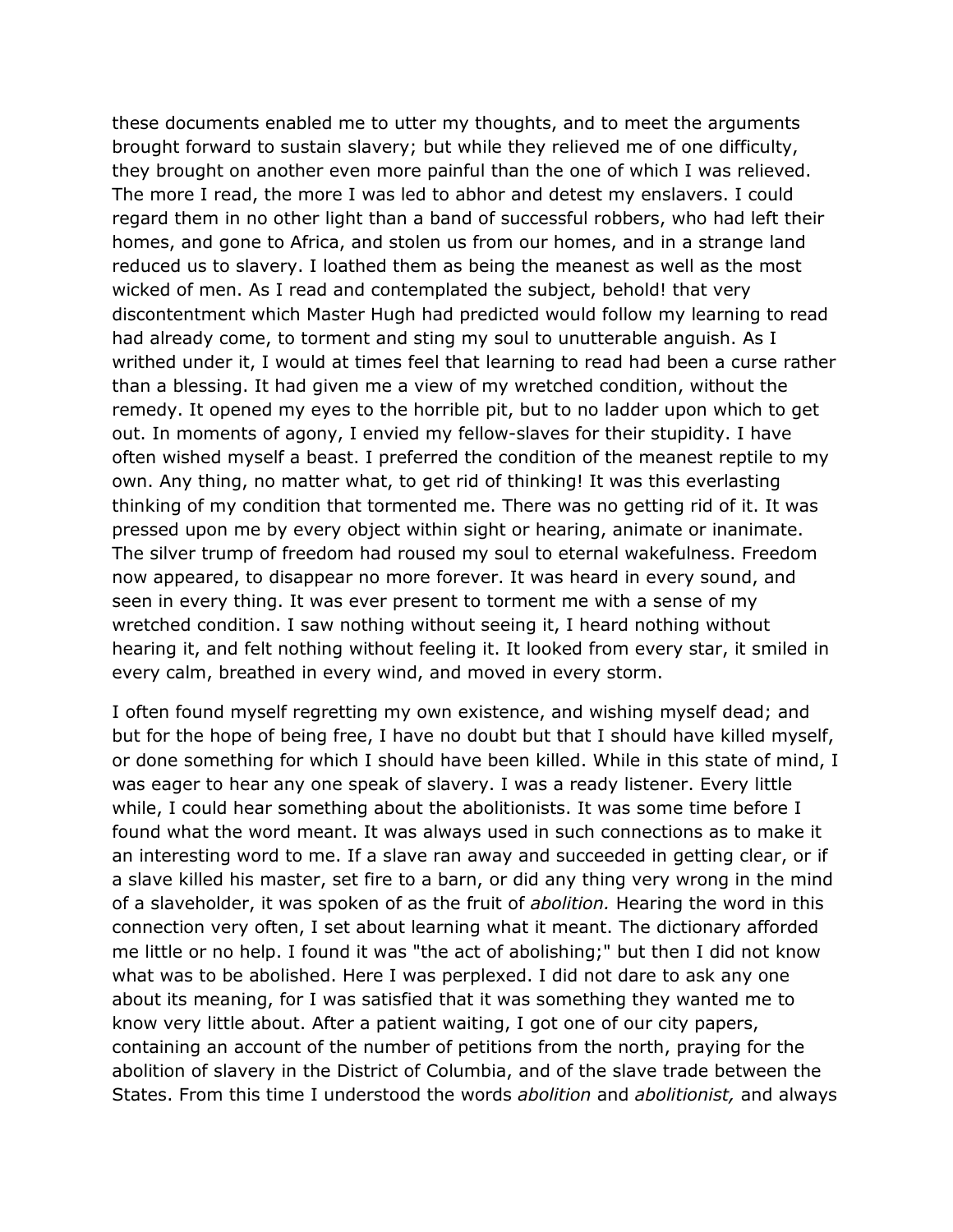drew near when that word was spoken, expecting to hear something of importance to myself and fellow-slaves. The light broke in upon me by degrees. I went one day down on the wharf of Mr. Waters; and seeing two Irishmen unloading a scow of stone, I went, unasked, and helped them. When we had finished, one of them came to me and asked me if I were a slave. I told him I was. He asked, "Are ye a slave for life?" I told him that I was. The good Irishman seemed to be deeply affected by the statement. He said to the other that it was a pity so fine a little fellow as myself should be a slave for life. He said it was a shame to hold me. They both advised me to run away to the north; that I should find friends there, and that I should be free. I pretended not to be interested in what they said, and treated them as if I did not understand them; for I feared they might be treacherous. White men have been known to encourage slaves to escape, and then, to get the reward, catch them and return them to their masters. I was afraid that these seemingly good men might use me so; but I nevertheless remembered their advice, and from that time I resolved to run away. I looked forward to a time at which it would be safe for me to escape. I was too young to think of doing so immediately; besides, I wished to learn how to write, as I might have occasion to write my own pass. I consoled myself with the hope that I should one day find a good chance. Meanwhile, I would learn to write.

The idea as to how I might learn to write was suggested to me by being in Durgin and Bailey's ship-yard, and frequently seeing the ship carpenters, after hewing, and getting a piece of timber ready for use, write on the timber the name of that part of the ship for which it was intended. When a piece of timber was intended for the larboard side, it would be marked thus—"L." When a piece was for the starboard side, it would be marked thus—"S." A piece for the larboard side forward, would be marked thus—"L. F." When a piece was for starboard side forward, it would be marked thus—"S. F." For larboard aft, it would be marked thus—"L. A." For starboard aft, it would be marked thus—"S. A." I soon learned the names of these letters, and for what they were intended when placed upon a piece of timber in the ship-yard. I immediately commenced copying them, and in a short time was able to make the four letters named. After that, when I met with any boy who I knew could write, I would tell him I could write as well as he. The next word would be, "I don't believe you. Let me see you try it." I would then make the letters which I had been so fortunate as to learn, and ask him to beat that. In this way I got a good many lessons in writing, which it is quite possible I should never have gotten in any other way. During this time, my copy-book was the board fence, brick wall, and pavement; my pen and ink was a lump of chalk. With these, I learned mainly how to write. I then commenced and continued copying the Italics in Webster's Spelling Book, until I could make them all without looking on the book. By this time, my little Master Thomas had gone to school, and learned how to write, and had written over a number of copy-books. These had been brought home, and shown to some